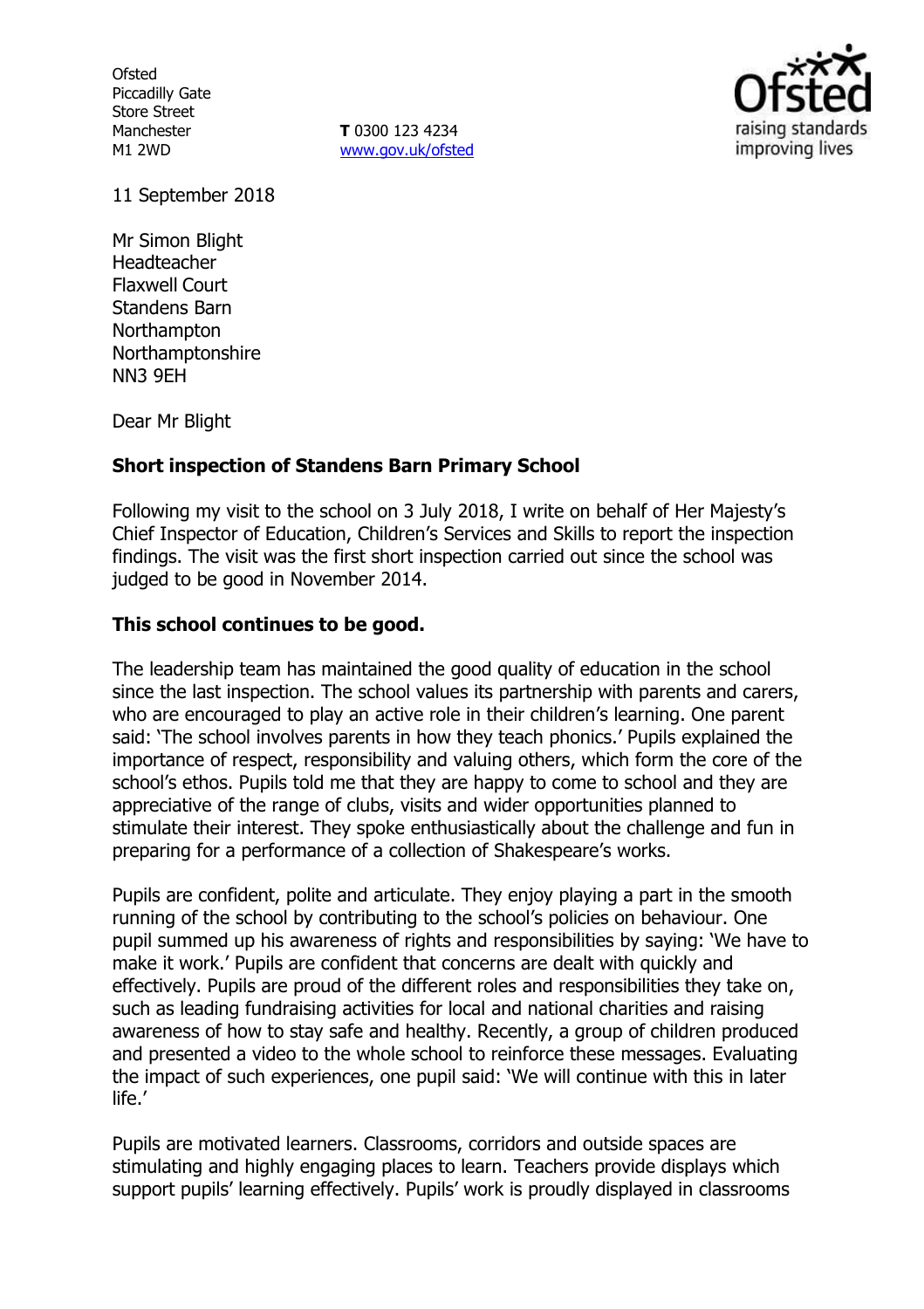

and around the school.

The governing body provides effective support for the school. Governors have a range of relevant skills and experience to support the work of the school. For example, governors monitored the impact of a recent initiative to improve pupils' attendance. The governing body has an action plan in place which links to the school's development plan. This enables governors to focus their visits on the school's work to address their improvement priorities. Governors have ensured that, as a body, they are well trained and receive professional development in their role. They have a thorough understanding of their roles and responsibilities.

You have addressed the key priorities that were identified as needing improvement at the last inspection. You have ensured that staff have higher expectations of what pupils can achieve in lessons and over time. Senior leaders and middle leaders collect information to check the progress of pupils through regular meetings. Leaders check pupils' learning so they can improve the quality of teaching. Your staff have worked effectively on developing the learning culture, ensuring that pupils have a 'can-do' attitude to learning. Where pupils need to catch up, you provide additional support swiftly.

In order to ensure further improvements for the pupils, you have successfully introduced a reading scheme to develop pupils' skills in deeper analysis of texts. You have also introduced a mathematics scheme in key stages 1 and 2 to develop pupils' reasoning skills.

During our tour of the school, we noted that in some classes in key stages 1 and 2, teachers were not designing tasks effectively to ensure that the most able pupils, including the most able disadvantaged pupils, make the progress of which they are capable in writing and mathematics. Pupils' books showed that some tasks did not challenge these pupils sufficiently.

# **Safeguarding is effective.**

You have ensured that all safeguarding arrangements are fit for purpose. You are diligent and tenacious in your approach to safeguarding. You use your breadth of knowledge well to engage a range of external support services to meet pupils' needs. You are insistent that pupils receive appropriate care and support. Checks to ensure that staff are suitable to work with children are comprehensive and are kept securely. Members of the governing body make thorough checks on all safeguarding practices. The school's systems and procedures are robust.

Leaders, including governors, have developed a strong and effective culture of safeguarding. Staff receive regular, good-quality training. They are knowledgeable about their responsibilities. They are vigilant and confident about reporting any concerns that a pupil may be at risk.

High-quality, detailed records show that you manage concerns swiftly and understand the procedures for referring pupils to other agencies.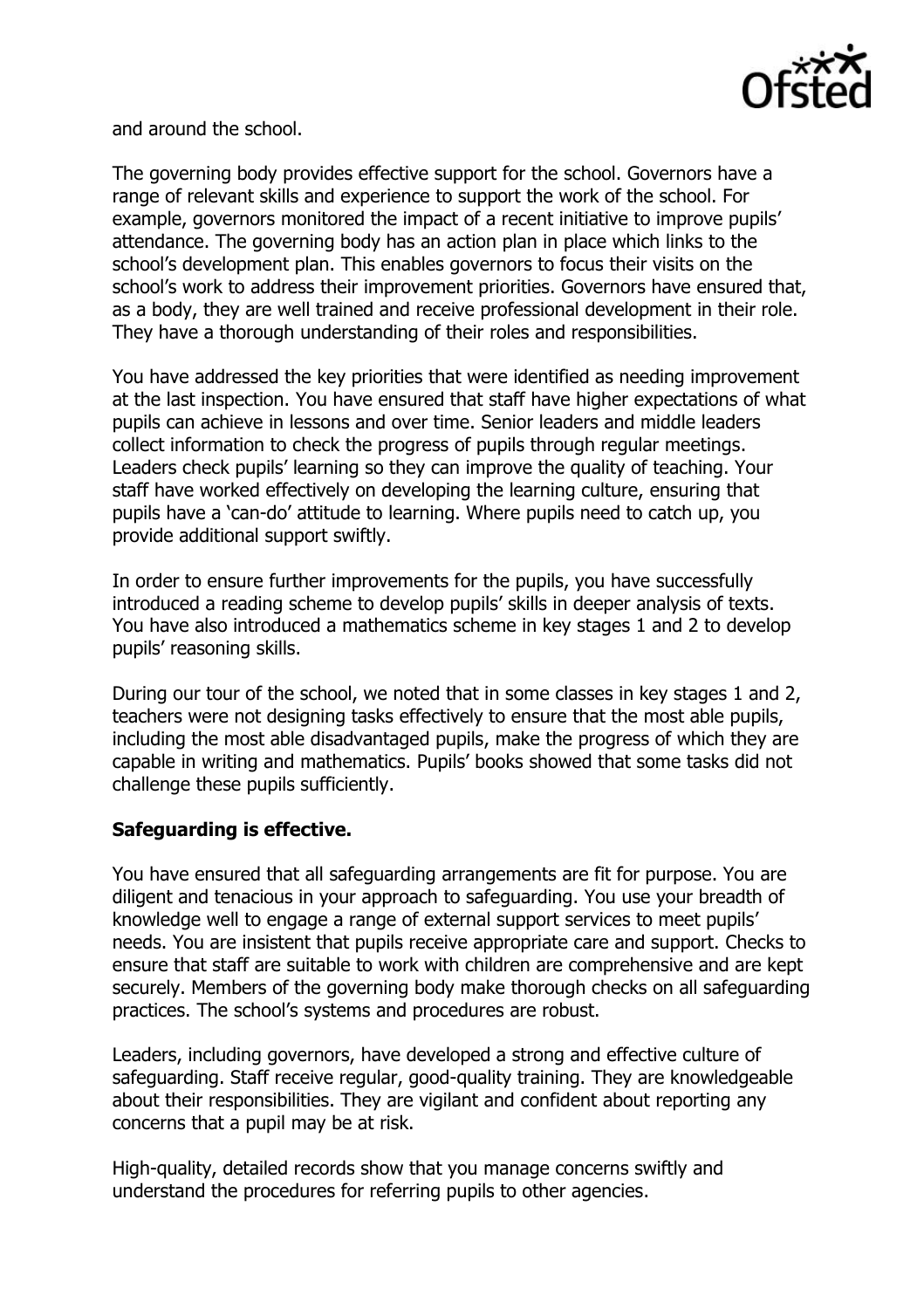

Most parents I spoke with, and most of those who completed Ofsted's online questionnaire, Parent View, said that their children are happy to come to school and feel secure. Pupils say they are taught how to stay safe, including when using the internet. Visitors support the work of the school, for example the police, the National Society for the Prevention of Cruelty to Children and the Life Education Bus. Pupils feel safe in school and are confident about seeking help if they have fallen out with other pupils. They can report concerns by using the 'bully bag' that has been introduced. They trust their teachers and know they can speak to them about any concerns they may have.

## **Inspection findings**

- During the inspection, I looked at the quality of teaching and learning in English and mathematics throughout the school.
- Recently, you introduced a system for teachers to assess pupils' attainment and progress at key points through the year. Your latest assessment information shows that the majority of pupils are achieving standards at least in line with expectations for their ages in reading, writing and mathematics.
- The school has reviewed the teaching of reading across the school. You recognised that a significant minority of high attainers, disadvantaged high attainers and middle attainers at the of end key stage 1 made insufficient progress by the end of key stage 2. As a result, you have taken swift action to introduce an approach to reading which helps pupils develop and refine skills in analysing texts and answering questions. Pupils are interested in reading. They are developing their fluency and analytical skills.
- During the inspection, we looked at pupils' work in books and on display. In key stage 2, pupils write regularly and, sometimes, at length. Pupils enjoy writing for different purposes in a range of subjects. For example, we noted good-quality written work based on a study of the Victorians, which included balanced arguments considering the moralities and social norms of the day. Pupils communicated their ideas skilfully. However, such challenging opportunities are not present consistently to allow the most able pupils to consolidate and deepen their skills and make the progress of which they are capable.
- The school has reviewed the teaching of mathematics across the school. You recognised that a proportion of high attainers at the end of key stage 1 made insufficient progress by the end of key stage 2. The progress of this group of pupils was in the bottom 20% of schools nationally in 2017. As a result, you have taken action to identify an appropriate approach to the teaching of mathematics which places an emphasis on pupils developing skills in reasoning so that they can process information and think creatively about solving mathematical problems. This is a whole-school, systematic approach which needs time to embed. Pupils are developing appropriate skills and enjoy the challenge of applying them to problems.
- The last inspection report identified pupils' handwriting as an area needing improvement. You have introduced a programme in the Reception classes, in key